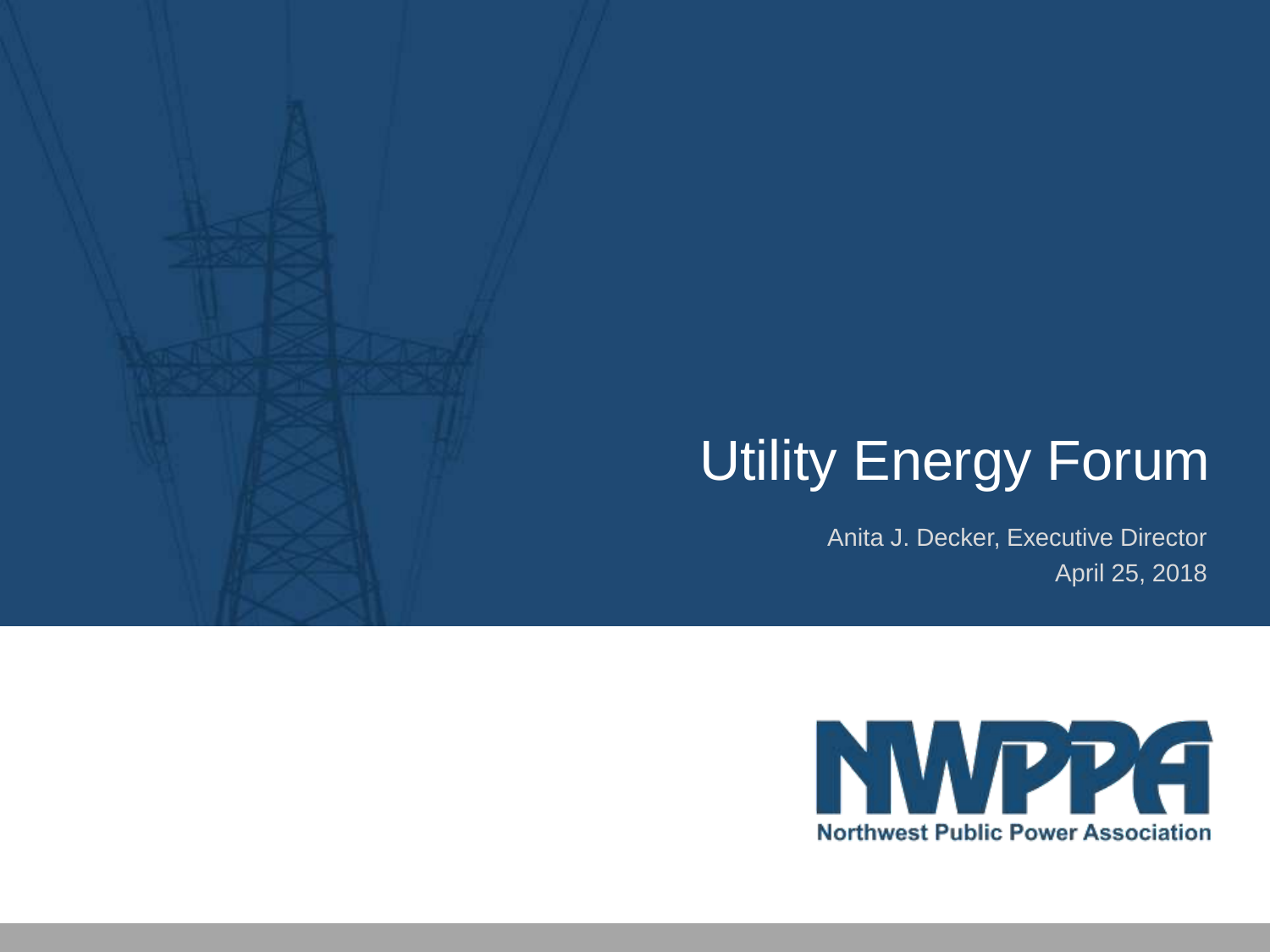# **NWPPA: Who We Are**

**Our mission** is to enhance the success of the members through education, training, timely communication, governmental and regulatory relations, and other value added services.



#### **We represent 155** public

power consumer-owned utilities in the Western United States and Canada and over **300** Associate Member companies.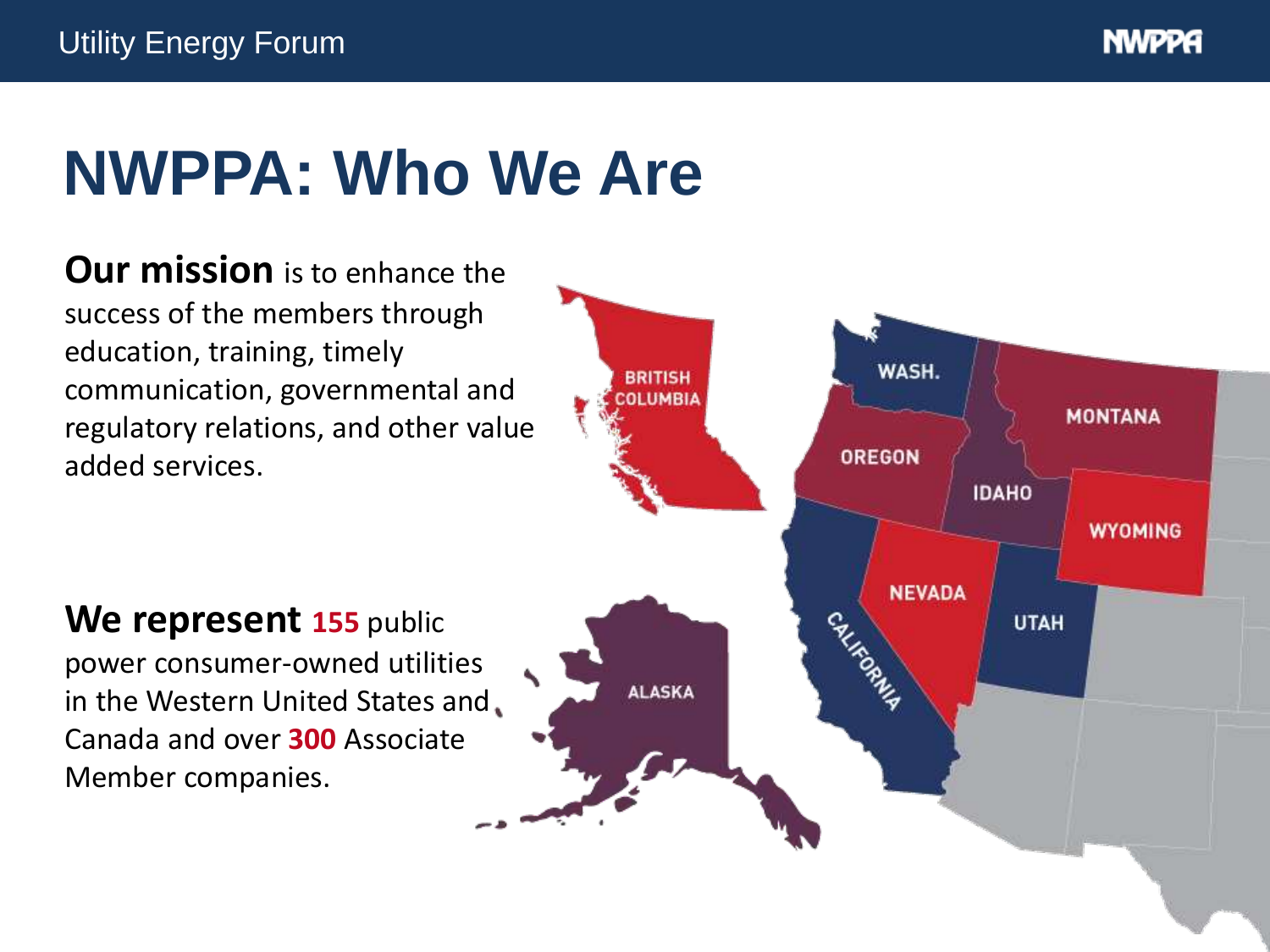

### **Three Part Solution**

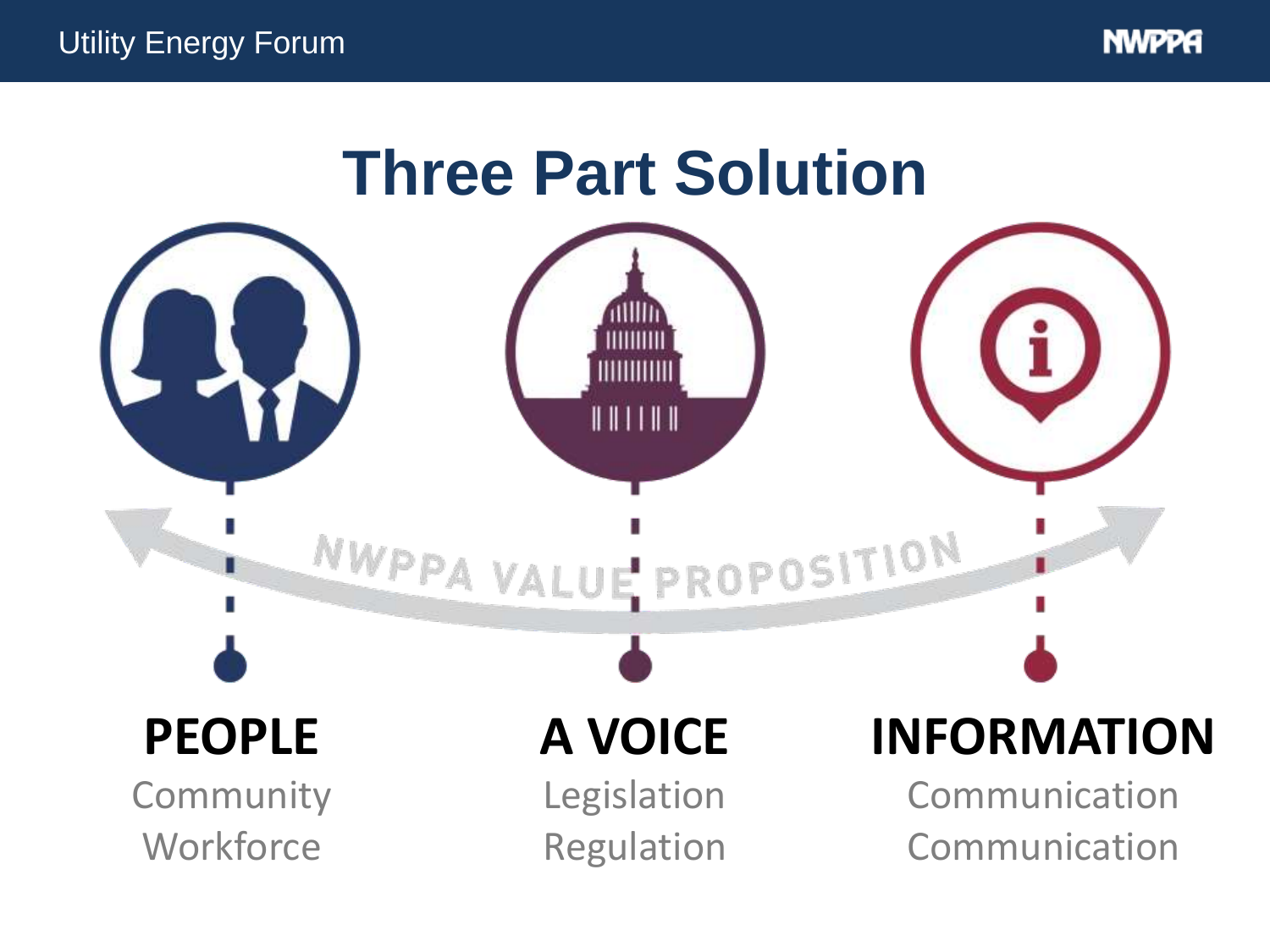# **Cost, Consumers and Competency**

#### What's keeping utility managers up at night?

- **Costs**
- **Consumers**
- **Competency**





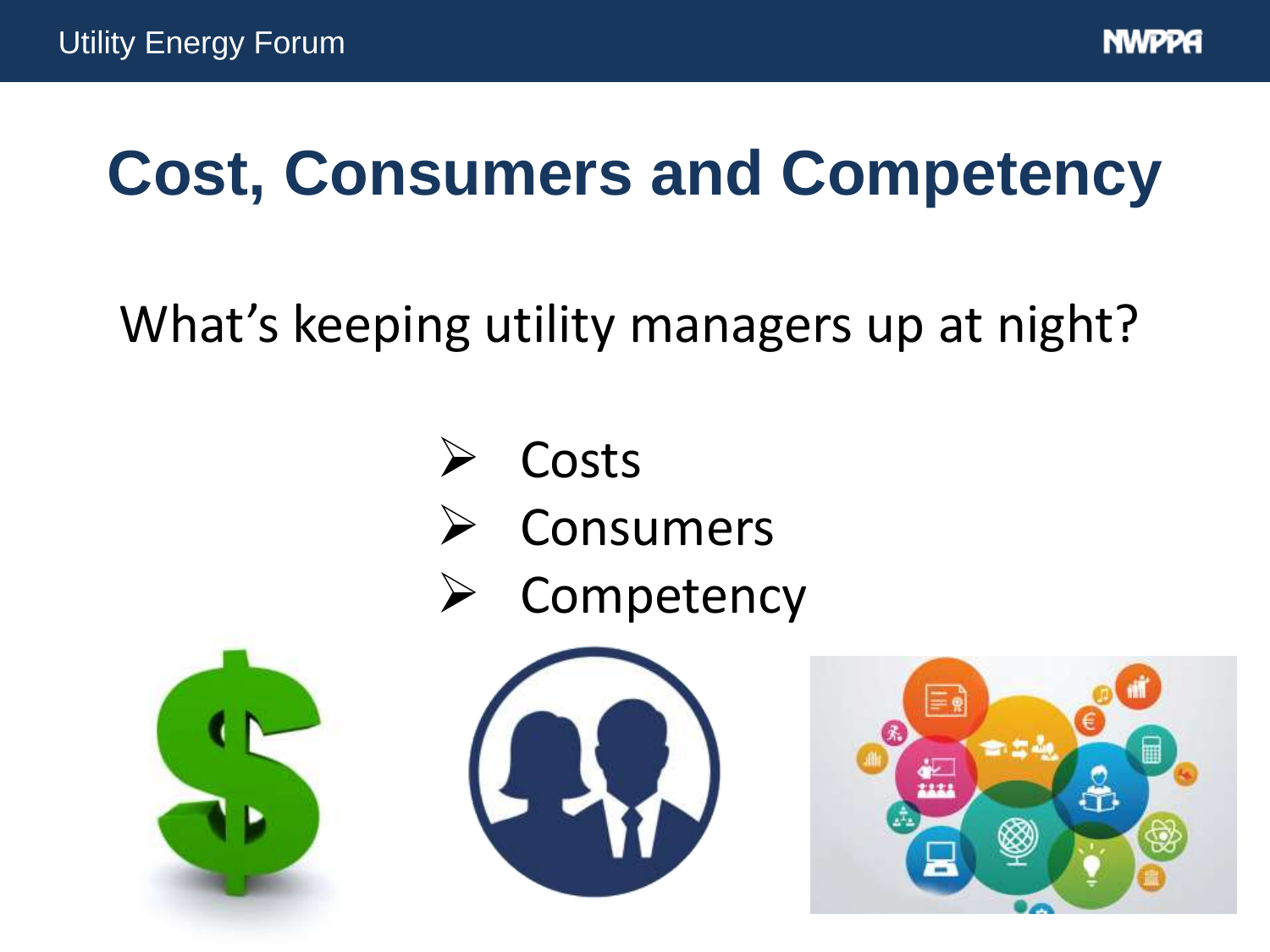

## **Costs**

#### Cost of basic infrastructure

- ➢Transparency
- ➢Reductions in energy use are catching up with us
	- ➢Energy efficiency
	- ➢Customer self-determination
	- ➢Technology

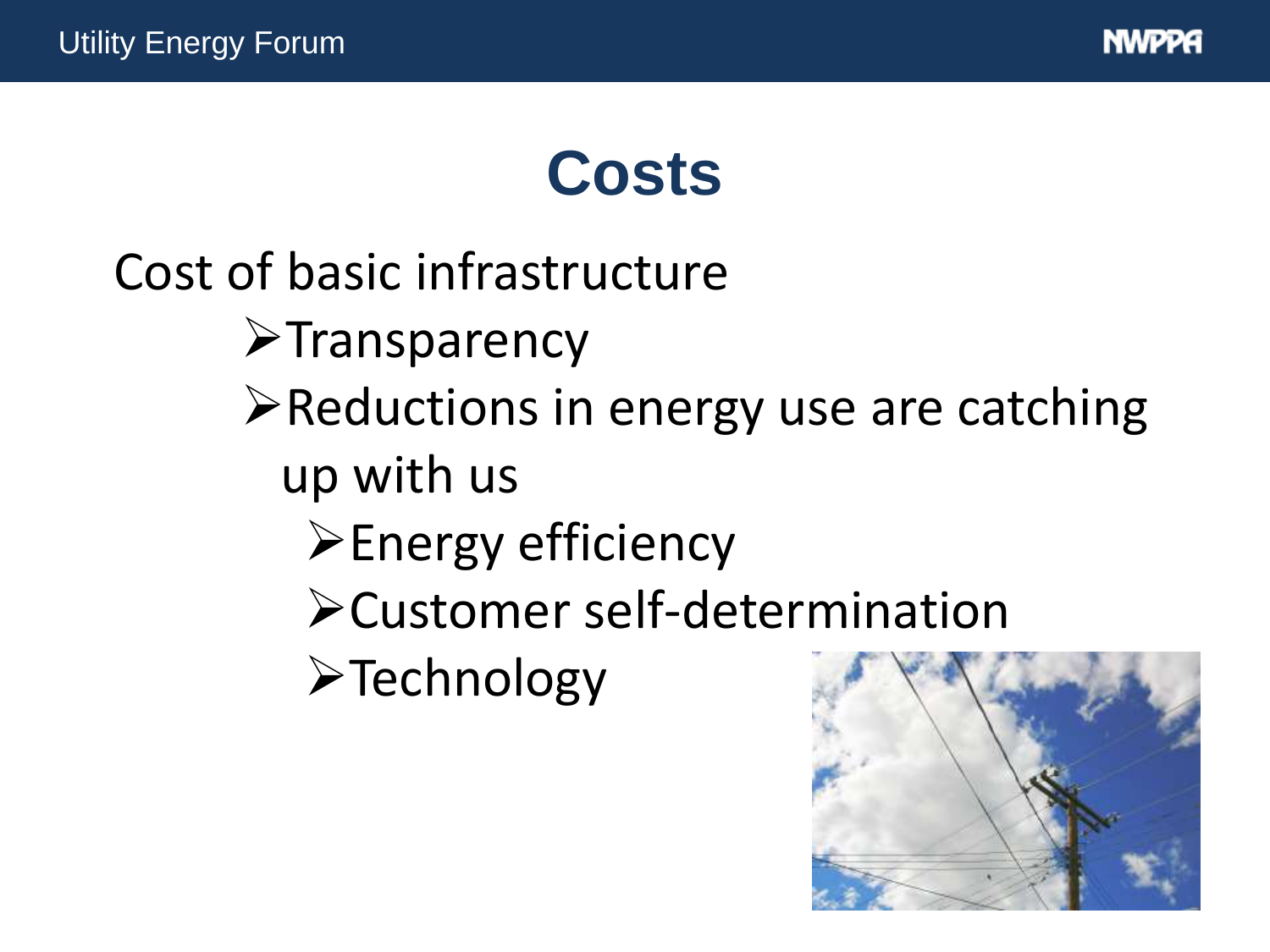

## **Costs**

#### Costs of energy - fluctuations in energy costs

- ➢ Competitiveness
- ➢ Gas prices
- ➢ Renewables penetration
- ➢ Customer self-determination



➢ Individually (solar/battery) or in groups (CCAs)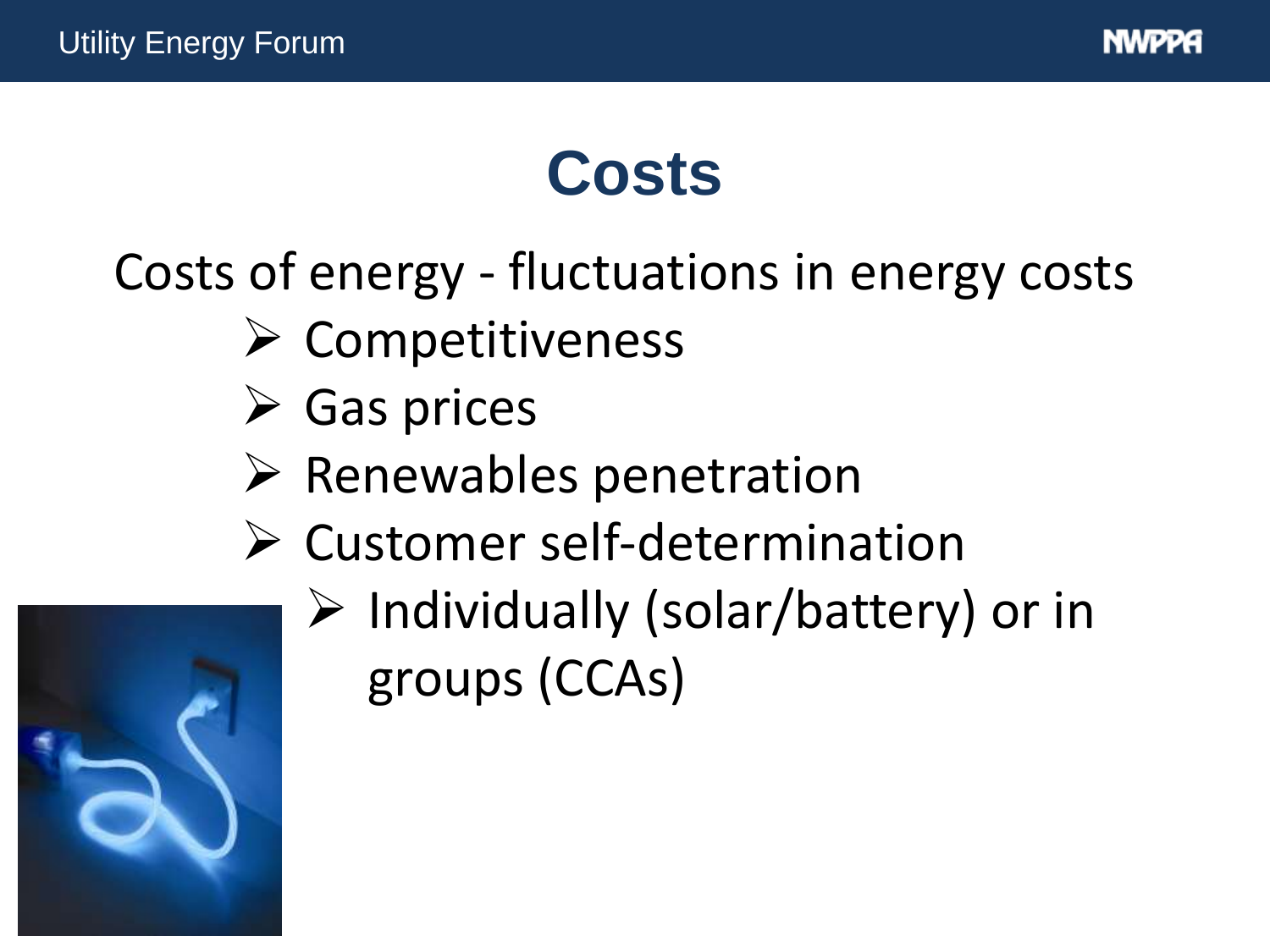

# **Consumers**

Pro-sumer movement - done for me lately?

- ➢ Lights on not enough
- ➢ Resource mix
- ➢ Access
- $\triangleright$  EVs, Apps, and other cool thing







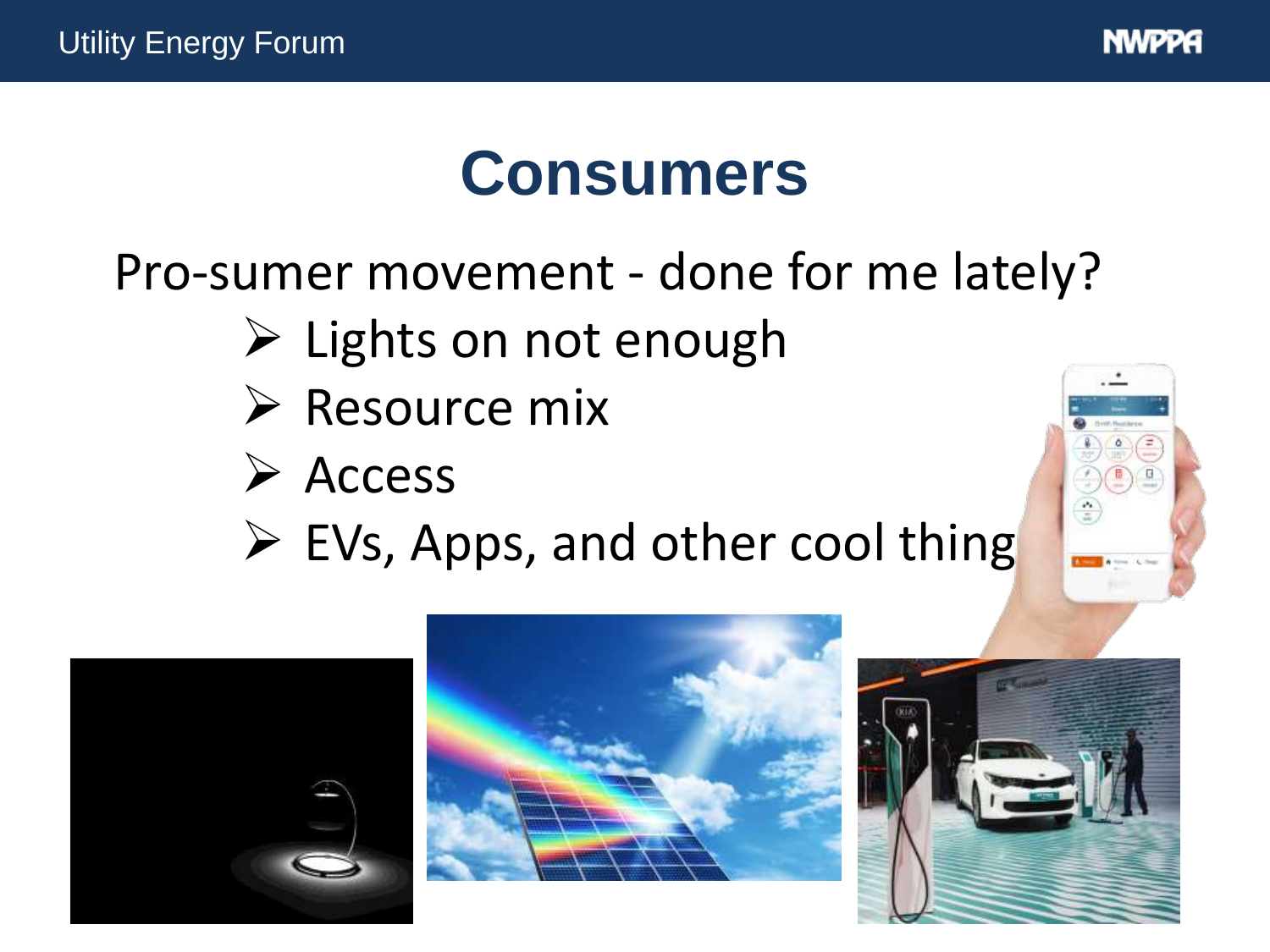

## **Consumers**

#### Turning to third-parties for energy expertise





- ➢ Lump utilities in with 'govmt' low credibility
- ➢ Need to talk WITH consumers, not at consumers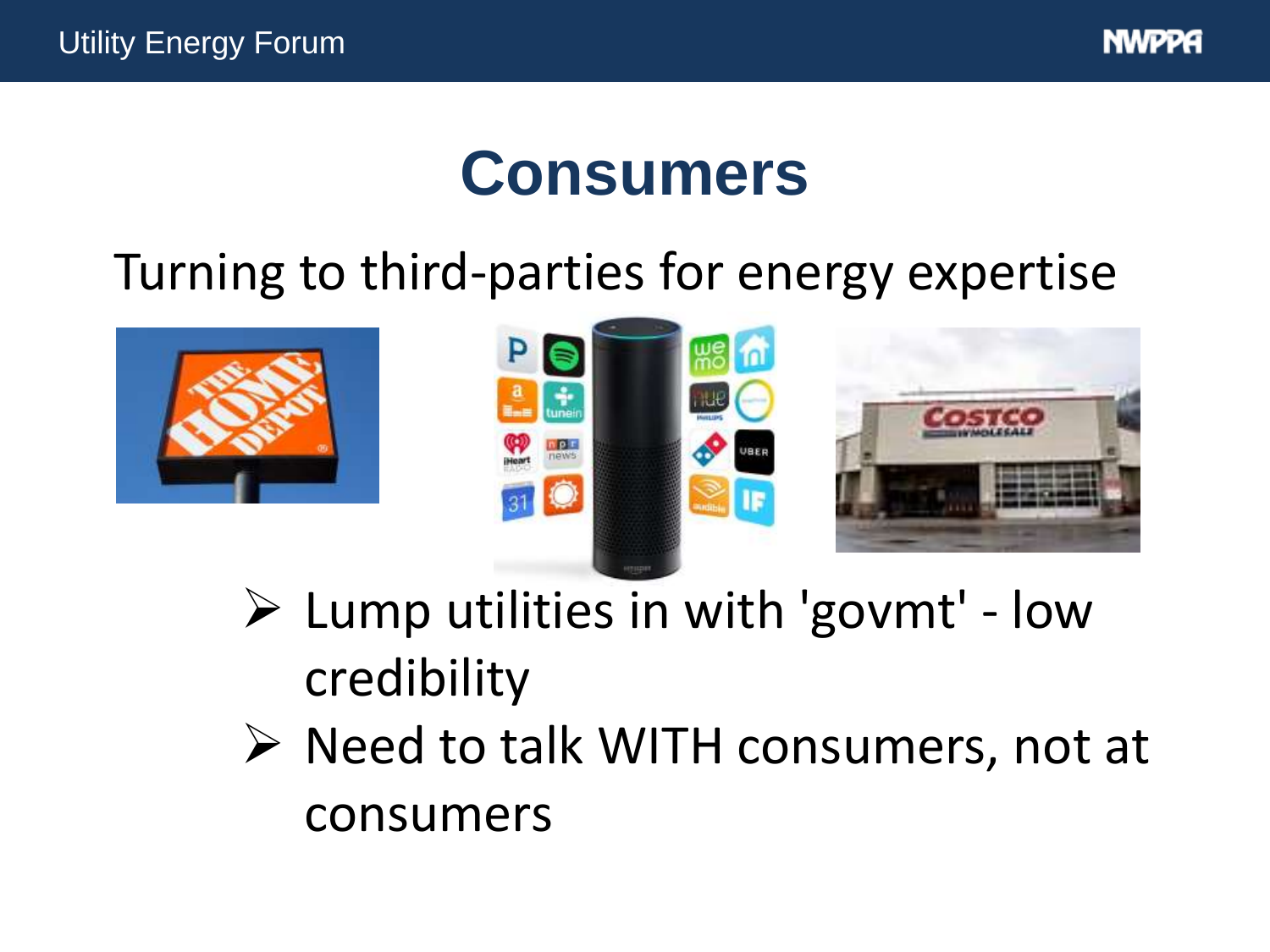

# **Competency**

Training and Education

- $\triangleright$  Training is gaining a specific skill
- $\triangleright$  Education is expanding knowledge

Both are needed today more than ever -

generational turn over

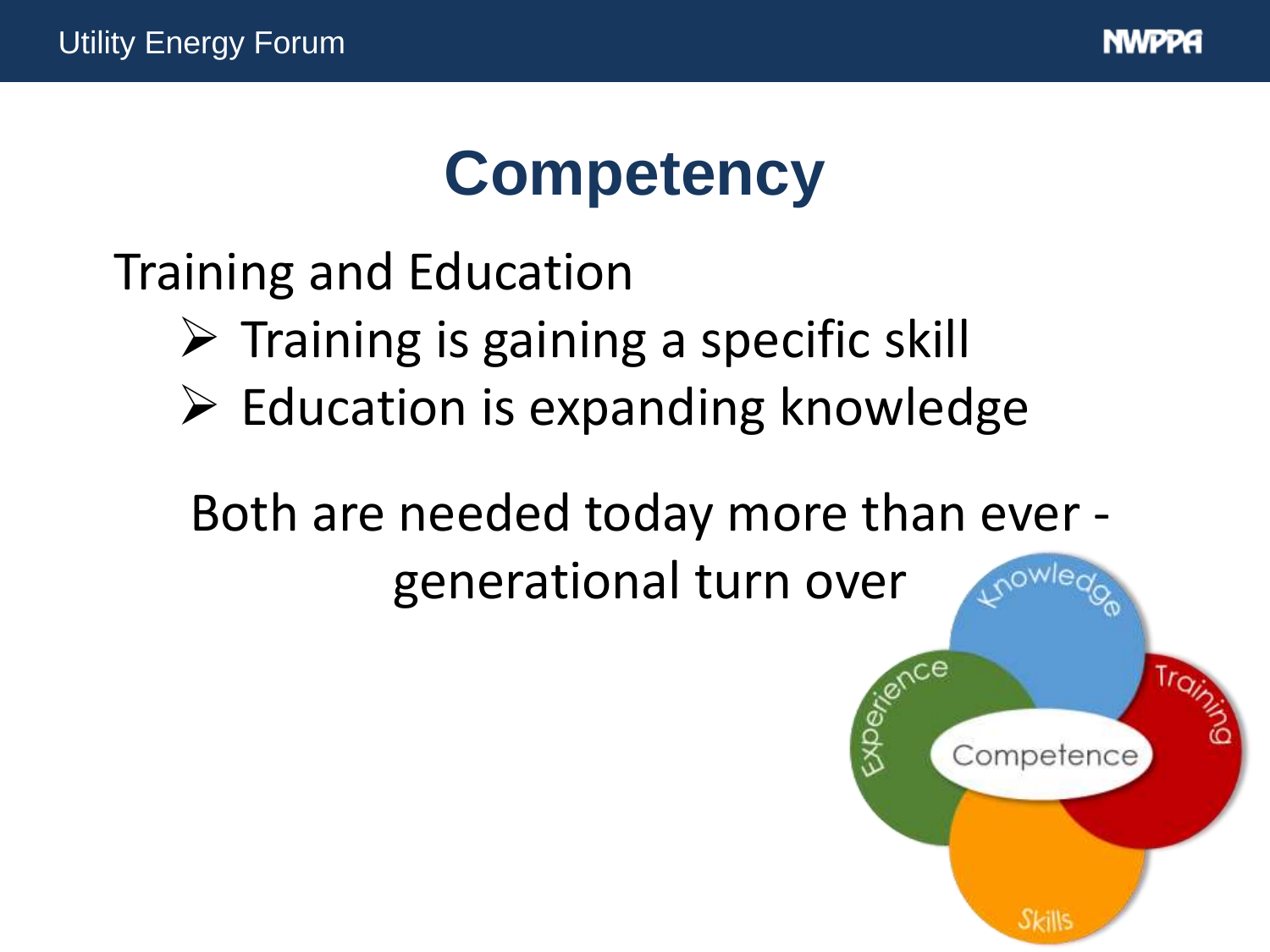# **Conclusion**

*The way we have always done it will not be how we do it.*

#### **Costs, Consumers and Competency**

- $\triangleright$  Data and what to do with it
- $\triangleright$  Continuous integration of technology and reading the tea leaves for the future
- ➢ Churn of investments with shorter lifespans